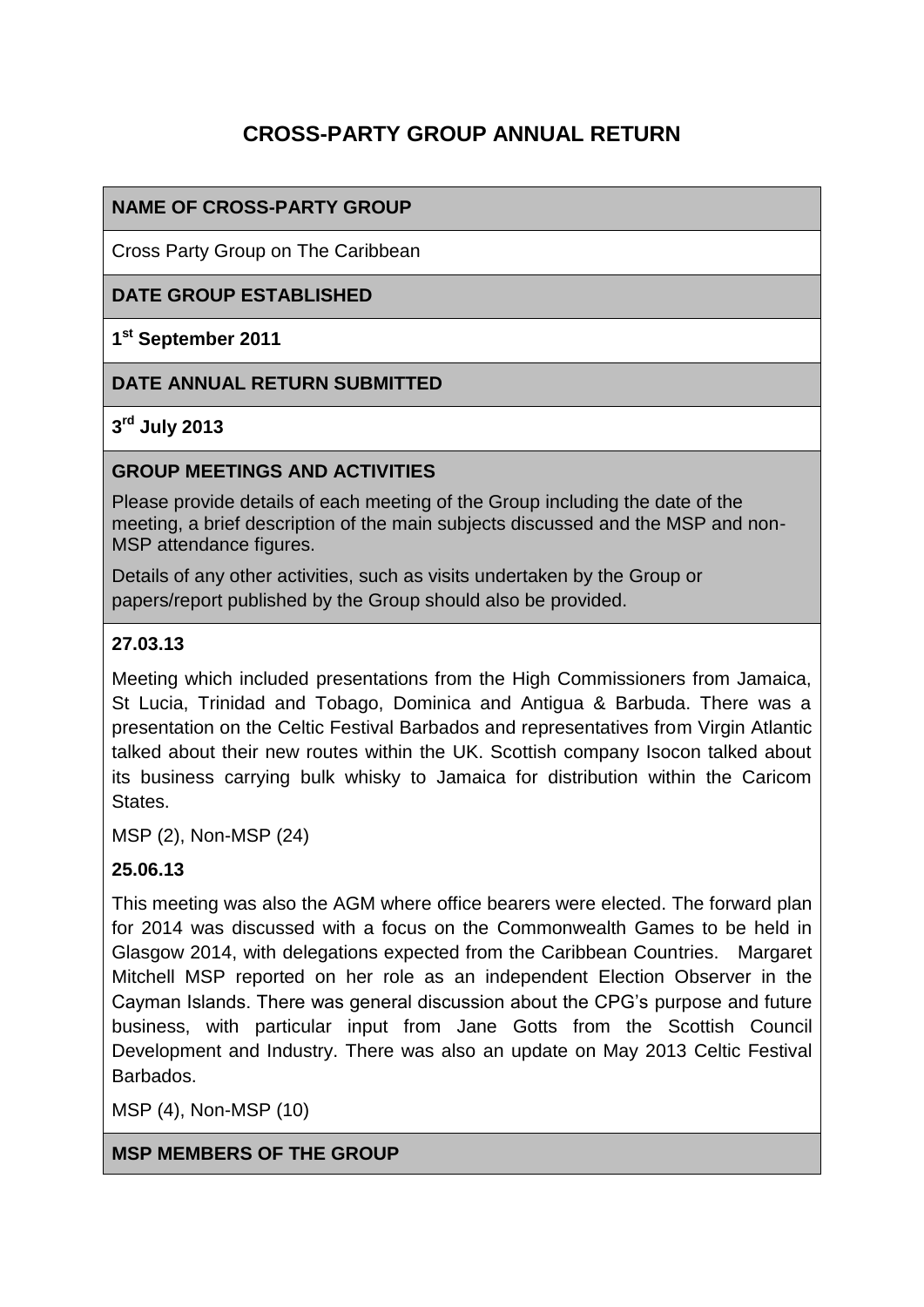Please provide names of all MSP members of the Group. Note that only names need to be provided, no party designation or other information is required.

Margaret Mitchell

Linda Fabiani

Annabelle Ewing

David Stewart

Tavish Scott

Sandra White

Jamie McGregor

#### **NON-MSP MEMBERS OF THE GROUP**

For organisational members please provide only the name of the organisation, it is not necessary to provide the name(s) of individuals who may represent the organisation at meetings of the Group.

| Individuals   | <b>Anne Mearns</b>              |
|---------------|---------------------------------|
|               | <b>Beverly Johnson</b>          |
|               | <b>Carol Anderson</b>           |
|               | David Mathewson                 |
|               | Duncan Turnbull                 |
|               | <b>Geoff Palmer</b>             |
|               | <b>Ian Gittens</b>              |
|               | JP Cumberbatch                  |
|               | Laurence Jones                  |
|               | Mark Lawson                     |
|               | <b>Michael Kane</b>             |
|               | Paulette Simpson                |
|               | Raymond Khan                    |
|               | Victoria Lee                    |
| Organisations | African and Caribbean Network   |
|               | <b>Barrhead Travel</b>          |
|               | <b>The Caribbean Council</b>    |
|               | <b>Celtic Festival Barbados</b> |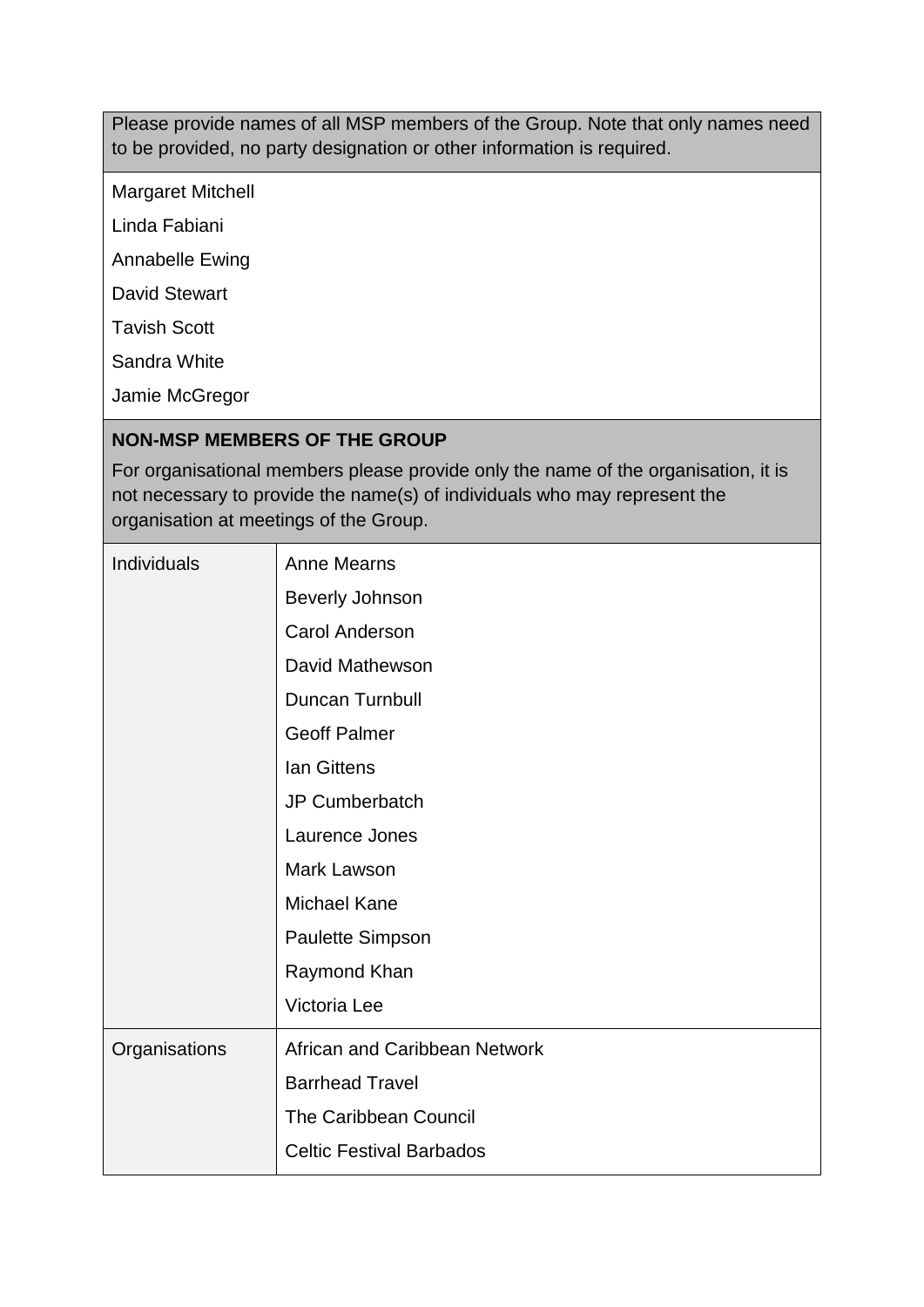### **GROUP OFFICE BEARERS**

Please provide names for all office bearers. The minimum requirement is that two of the office bearers are MSPs and one of these is Convener – beyond this it is a matter for the Group to decide upon the office bearers it wishes to have. It is permissible to have more than one individual elected to each office, for example, coconveners or multiple deputy conveners.

| Convener  | Margaret Mitchell MSP                                        |
|-----------|--------------------------------------------------------------|
|           | Deputy Conveners   Linda Fabiani MSP; Professor Geoff Palmer |
| Secretary | <b>Carol Anderson</b>                                        |
| Treasurer | <b>Professor Geoff Palmer</b>                                |

## **FINANCIAL BENEFITS OR OTHER BENEFITS RECEIVED BY THE GROUP**

Please provide details of any financial or material benefit(s) received from a single source in a calendar year which has a value, either singly or cumulatively, of more than £500. This includes donations, gifts, hospitality or visits and material assistance such as secretariat support.

Details of material support should include the name of the individual providing support, the value of this support over the year, an estimate of the time spent providing this support and the name of the organisation that this individual is employed by / affiliated to in providing this support.

Groups should provide details of the date on which the benefit was received, the value of the benefit and a brief description of the benefit.

Not applicable

### **SUBSCRIPTION CHARGED BY THE GROUP**

Please provide details of the amount charged and the purpose for which the subscription is intended to be used.

A subscription fee of £5 per person is charged to cover the cost of refreshments at meetings.

**CONVENER CONTACT DETAILS**